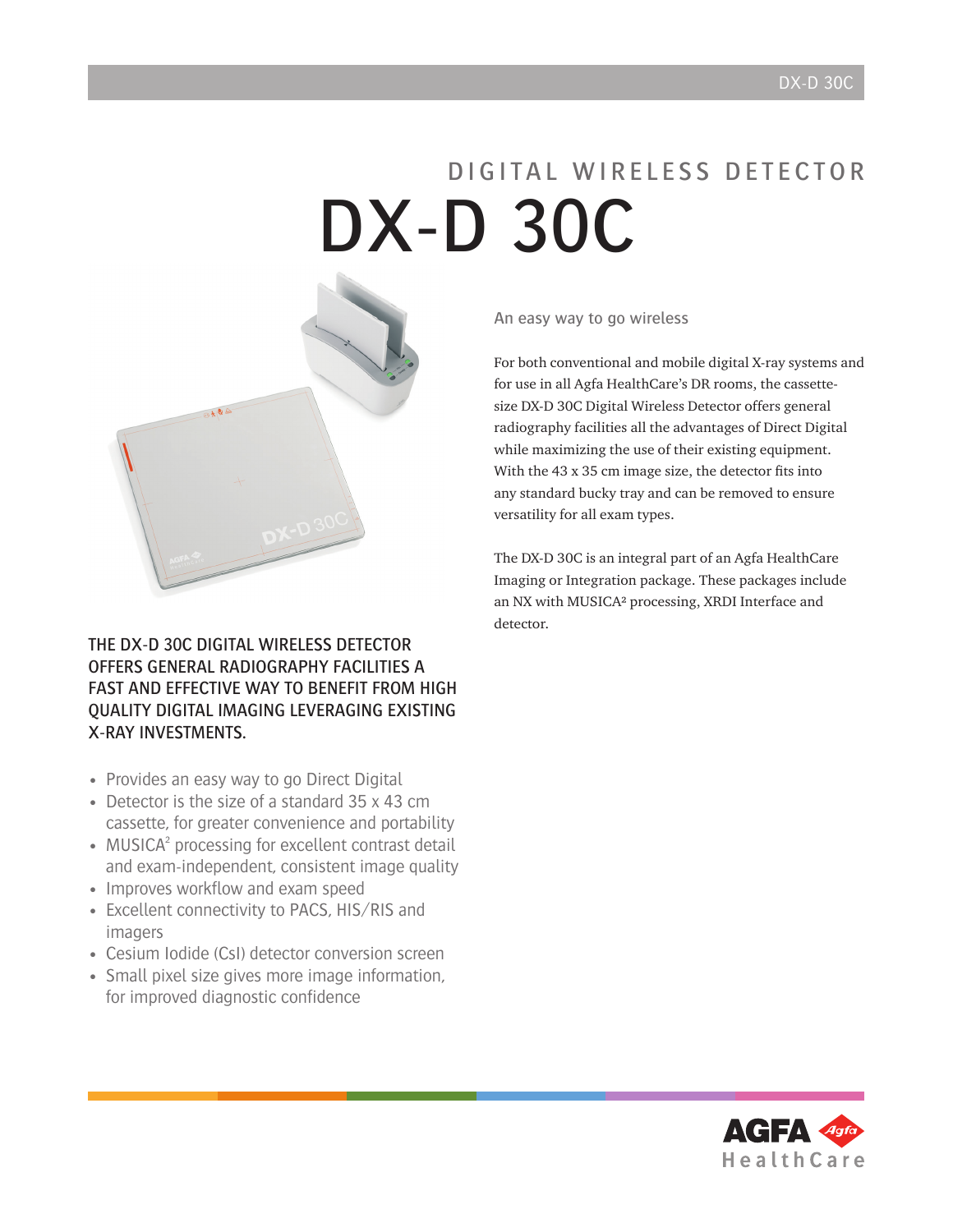# Faster and more efficient workflow

As part of a cassette-less and filmless solution, the DX-D 30C provides a host of benefits that improve workflow and speed up exam time. Retakes can be made right away, without changing the cassette, and without the risk of a patient's cassettes being confused with any others. What's more, the number of images is no longer limited by the number of cassettes available, allowing immediate access to additional views if required. And to complete the workflow, images can be sent immediately to the PACS or imager in DICOM format.

#### Improved diagnostic confidence

The DX-D 30C offers a very small pixel size for a full size detector,  $125 \mu m$ , so each image contains more image information. The additional 9.5 megapixels per image can translate into a clearer image.

# MUSICA²: tuned for excellent results

The DX-D 30C comes with our 'gold standard' MUSICA² image processing software, which has been specially adapted and tuned to further enhance the excellent DR image quality. Exam-independent, MUSICA² provides consistent image quality and high contrast detail.

# Services & Support

Agfa HealthCare offers service agreement solutions tailored to the individual customer's situation. The service agreements are available in Basic, Advantage, and PM Only levels, making lifecycle costs predictable.

A worldwide team of some 1,000 service professionals is at your disposal to provide support at all phases of your project. As an additional service, they can help you customize your examination tree or link RIS protocol codes, for an even higher return on investment. Furthermore, this team carries out tasks that go well beyond maintenance, including value added services such as super user training, staff training and software upgrades.

Note: Extended warranty as well as drop insurance also are available for the DX-D 30C.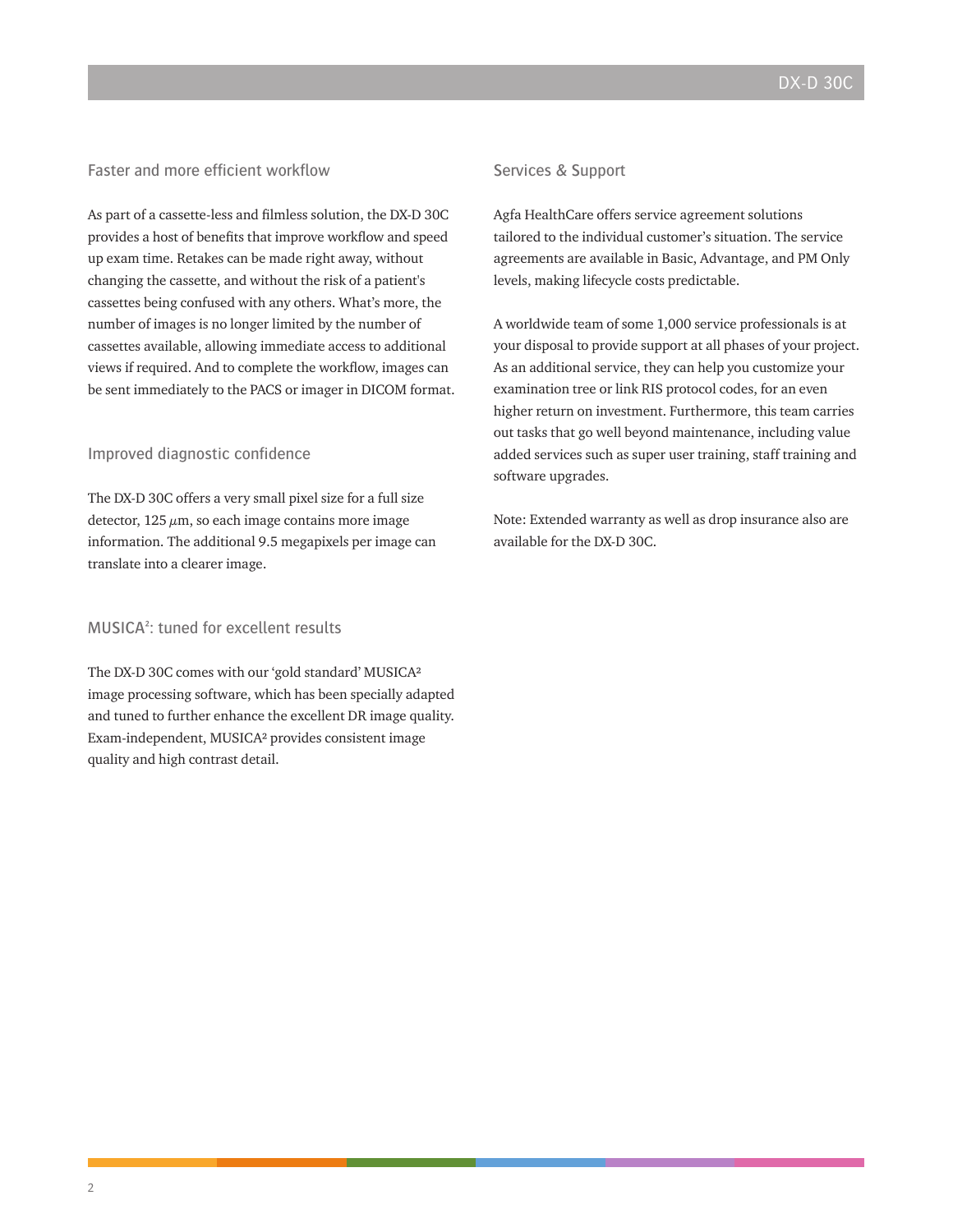# technical

specifications

# DETECTOR

- **• Receptor type:** Amorphous Silicon Technology
- **• Conversion screen:** Cesium Iodide (CsI)
- **• Effective Image Area:** 350 x 426 mm
- **• Size:** 46 x 38.4 x 1.5 cm (18.1 x 15.1 x 0.6 inch) (ISO 4090)
- **• Weight:** 3.4 kg (7.5 lbs) (incl. battery)
- **• Gray scale:** 4,096 gradations
- **• Pixel Matrix:** 3,408 (h) x 2,800 (v) (approx. 9.5 million pixels)
- **Pixel Pitch:**  $125 \mu m$
- **• Resolution:** 4 lp/mm
- **• Energy Range Standard:** 40-150 kVp
- **• Wireless data transmission from detector to access point:** IEEE 802.11n

# Environmental requirements:

#### **Operation**

- **Temperature:** 15 to 30 $^{\circ}$  C (59 to 86 $^{\circ}$  F)
- **• Humidity:** 30 to 80 % RH (without condensation)
- **• Atmospheric pressure:** 700 to 1,060 hPa

#### **Storage (unpacked)**

- **Temperature:** 5 to 40° C (41 to 104° F)
- **• Humidity:** 30 to 85 % RH (without condensation)
- **• Atmospheric pressure:** 700 to 1,060 hPa

#### **Transportation (in package at point of purchase)**

- **• Temperature:** -30 to 50° C (-22 to 122° F)
- **• Humidity:** 10 to 95 % RH (without condensation)
- **• Atmospheric pressure:** 700 to 1,060 hPa

### **BATTERY PACK**

- **• Type:** Lithium ion battery
- **• Operation temperature range:** 15 to 30° C (59 to 86° F)
- **• Operational humidity:** 85 % Rh or less
- **• Rated voltage:** 11.1 V DC
- **• Capacity:** Typ. 2,490 mAh/Min. 2,400 mAh
- **• Battery performance:** up to 800 images (@ 15 s cycle, 1 s sleep) or 140 images (@ 100 s cycle, 1 s sleep) without recharging
- **• Charging time:** approx. 3 hours (from empty to full charge)
- **• Dimensions:** 127 x 161 x 7 mm (5.00 x 6.34 x 0.28 inch)
- **• Weight**: 250 g (0.55 lbs)

### Battery charger

- **• 2 slots to charge 2 battery packs at the same time**
- **• Rated input power:** 100-240 V AC, 50/60 Hz, 0.7-0.37 A, 70 VA-90 VA
- **• Rated output power**: 12.33 V DC/1.2 A
- **• Operation temperature and humidity range:** 5 to 35° C (41 to 95° F), 20 to 85% Rh
- **• Storage temperature and humidity range:** -30 to 60° C (-22 to 140° F), 10 to 85% Rh
- **• Dimensions:** 105 x 230 x 110 mm (4.13 x 9.05 x 4.33 inch)
- **• Weight:** 780 g (1.72 lbs) (excl. cables and cords)

#### X-ray Interface Unit

- **• Rated input power:** 12 V DC, 0.25 A (powered by an AC adapter)
- **• Dimensions:** 195 x 140 x 55 mm (7.68 x 5.51 x 2.17 inch)
- **• Weight:** 1 kg (2.20 lbs)(excl. cables and cords)